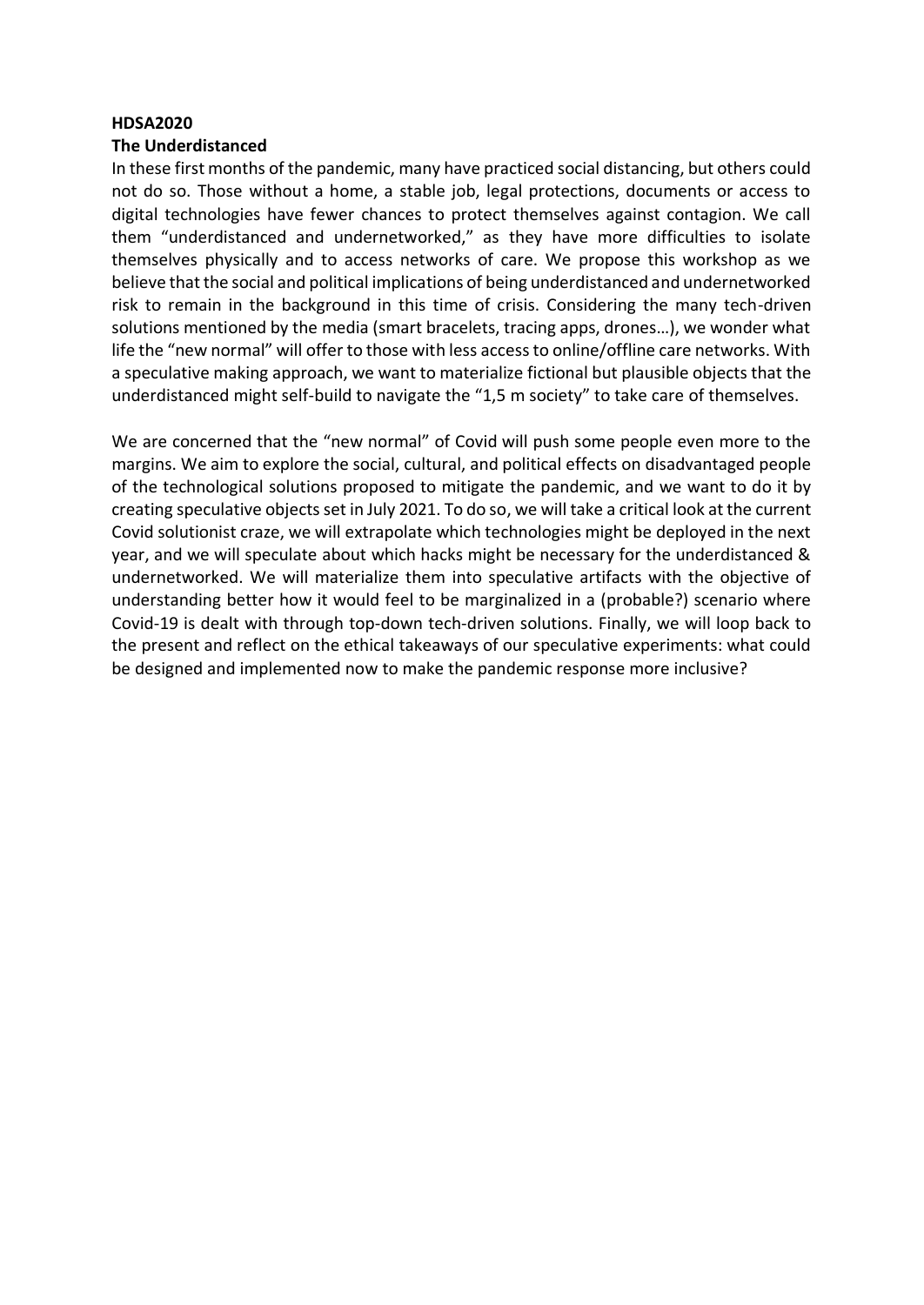Hackers and Designers Summer Academy

# The Underdistanced and the Undernetworked

Workshop script – draft 1

# **General structure**

There is one moment of contact per day between the workshop organizers and the participants, between 10am and 11am Amsterdam time. This will take place through Jitsi and will be video recorded & shared with participants. During that hour, the organizers will:

- 10:00 10:30: recap of the previous day, check in about everyone's progress.
- 10:30 11:00: explanation of the day's activities.

Participants who cannot work synchronously with us due to different time zones will have access to all the recordings of the explanations and can work individually at their own pace. We will be available via email for further clarifications.

# Monday: Exploration and narratives

### Topics of the day

- Who are we, what do we want to achieve?
- What are first-person speculative methodologies?
- In the context of Covid-19, who are the Undernetworked & Underdistanced?
- What *top-down solutionist solutions™* have been proposed so far?

#### Activities

#### *Morning*

**Kick off** *(shared activity)* "HDSA Kick-off: Sustainable Internet Talk" Online seminar / Duration TBD.

10am Amsterdam time: workshop kick-off on Jitsi.

# **Task 1**

**Title:** Blogging the pandemic

**Duration:** 2 hours.

**Type:** individual work, with occasional check-ins with whole team.

**Objective:** produce a first scan of how Covid has been represented online, with special attention to diary-like texts, such as blogs. With this task, we want to collect a series of texts that, in your opinion, are noteworthy and give a general impression of the "mood" of the pandemic. Who are the actors writing about Covid? How do they talk? What concerns do they raise? Are there "things" (intended broadly, such as artifacts, services, activities...) that seem to appear frequently?

**Instructions:** working individually, search, read, annotate, and share. The texts, or videos, or pictures that you select don't necessarily need to be "the best," but they should represent a point of view that you find personally interesting. The group self-manages how & when to check-in.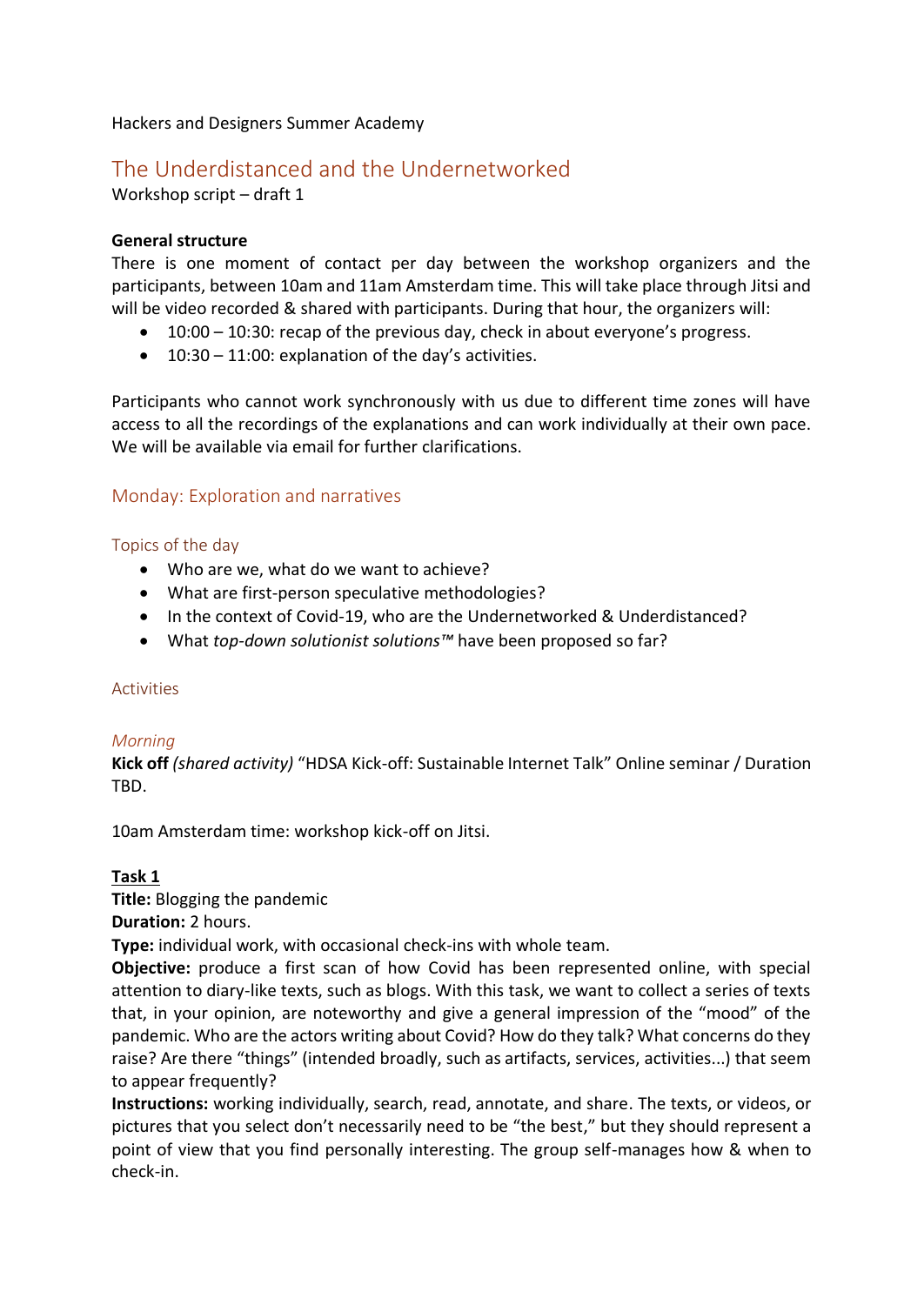**Deliverables:** each participant produces a curated selection of links, with annotations and comments. All lists are finally condensed in a document shared with the whole team

#### *Afternoon*

**Task 2 Title:** Things of Covid-19 **Duration**: 2 hours.

**Type:** work in small groups or individually. Results are presented to the whole team.

**Objective:** dive deeper in the media representation of Covid-19, and focus on the things that have been presented (often with lots of emphasis & media fanfare) as 'solutions' to this very complex issue. We are particularly interested in what we may call ironically *top-down solutionist solutions™,* which often are high-tech artifacts that are heavily promoted by their vendor as almost-miraculous. Another effective way to spot *solutionist solutions™* is that they often feel rushed to implementation without much field-testing, and often fail miserably in real-world scenarios. *Solutionist solutions™* tend to paint their users in very broad strokes, often relying of large generalizations. Some examples of *solutionist solutions™* could be [https://www.wearable-technologies.com/2020/04/proxxi-launches-halo-wearable-](https://www.wearable-technologies.com/2020/04/proxxi-launches-halo-wearable-wristband-to-maintain-social-distance-at-work-during-covid-19-pandemic/)

[wristband-to-maintain-social-distance-at-work-during-covid-19-pandemic/](https://www.wearable-technologies.com/2020/04/proxxi-launches-halo-wearable-wristband-to-maintain-social-distance-at-work-during-covid-19-pandemic/) or [https://www.businessinsider.com/draganfly-pandemic-drone-will-detect-people-infected](https://www.businessinsider.com/draganfly-pandemic-drone-will-detect-people-infected-with-coronavirus-2020-4?international=true&r=US&IR=T#the-drones-sending-reading-information-back-8)[with-coronavirus-2020-4](https://www.businessinsider.com/draganfly-pandemic-drone-will-detect-people-infected-with-coronavirus-2020-4?international=true&r=US&IR=T#the-drones-sending-reading-information-back-8)

**Instructions:** search, read, annotate, and share. This task may be completed in small groups, or individually. The texts, or videos, or pictures that you select don't necessarily need to be "the best," but they should represent a point of view that you find personally interesting. The group self-manages how & when to check-in.

**Deliverables:** each participant (or small group) produces a curated selection of links, with annotations and comments. All lists are finally condensed in a document shared with the whole team

# **Task 3**

**Title:** Who's missing?

**Duration:** 1 hour

**Type:** plenary discussion. The group might want to select a moderator to keep the process on track.

**Objective:** probably, tasks 1 and 2 have identified certain stakeholders, while other people affected by Covid have remained invisible. Among those who are likely missing, there is a category that we call "the Underdistanced and the Undernetworked". They are those who simply *cannot* observe the social distancing rules for many reasons – perhaps they can't afford it, perhaps they don't know about them, or perhaps... They are also those who lack the resources (monetary, cultural, social, technological...) to isolate effectively.

**Instructions:** each participant briefly presents the texts that s/he examined during the day.

**Deliverables:** The team note & discusses which actors are missing – the observations are collected in a synthetized table. The team also elaborates a brief text describing who, in their opinion, are the relevant groups of Underdistanced/Undernetworked that will be considered (and designed for) in the rest of this workshop.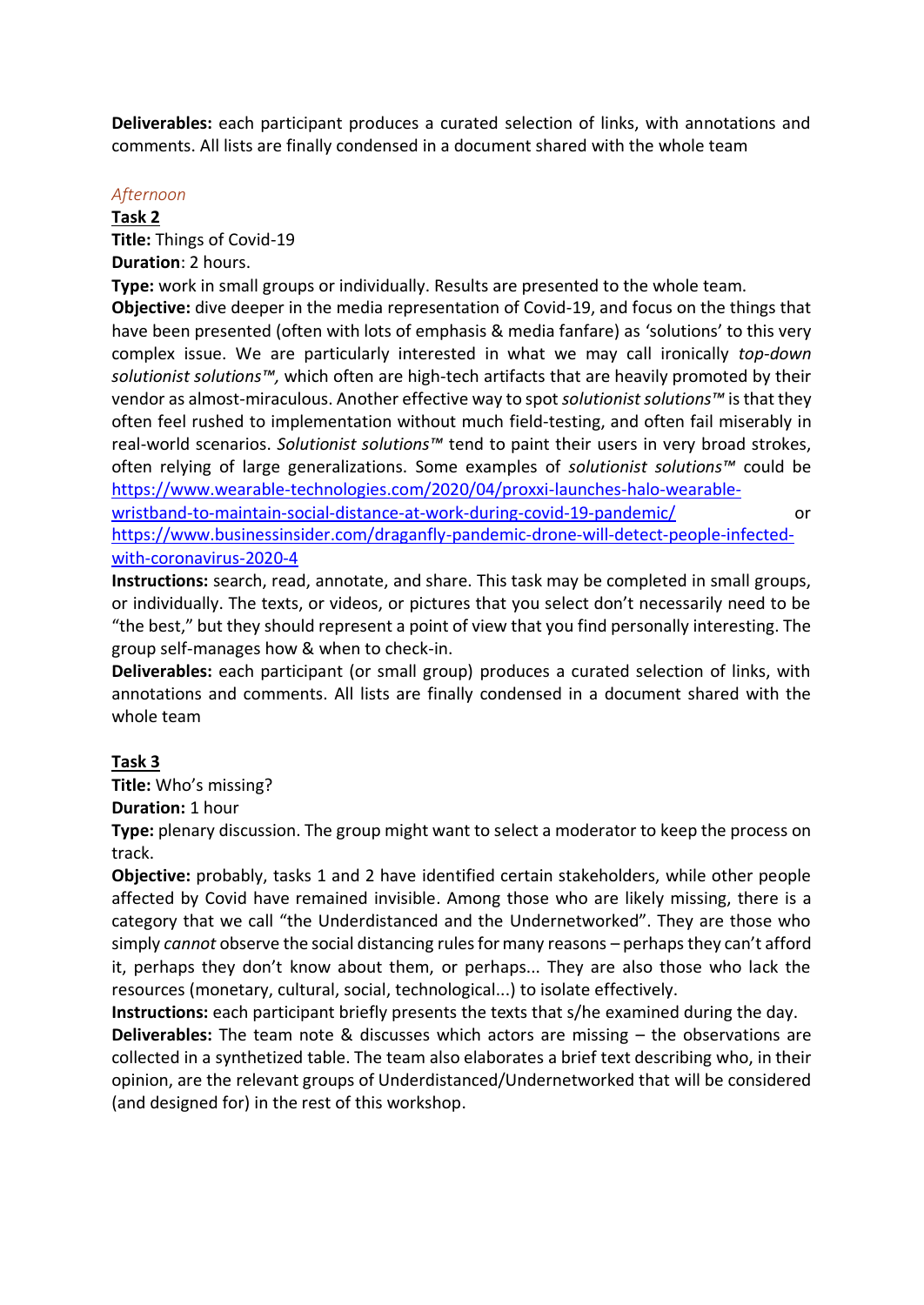# **Output**

- A collection of notable top-down 'solutions' for Covid that have been featured in the media
- A reflection on the intended users of the above-mentioned 'solutions'
- An open list of social categories that are Undernetworked & Underdistanced

# Tuesday: Speculative artifacts

# Topic of the day

- Creating a speculative scenario for July 2021, in the third wave of Covid-19
- Examining the social consequences of the *solutionist solutions™* for the Underdistanced

Imagine how a solutionist artifact may be reappropriated, subverted, hacked, reused, tinkered with… by the Underdistanced

### Activities

### *Morning*

10am Amsterdam time: group reflections and instructions on Jitsi

### **Task 4**

**Title:** It's July 2021, and not all is well

**Duration:** 1 hour, timeboxed (important! Discussions like this tend to get out of hand)

**Type:** plenary discussion. The group might want to select a moderator to keep the process on track.

**Objective:** this task has two main objectives. The team outlines a scenario for July 2021 in which Covid has not been cured and is still wreaking havoc. The team also picks 3-5 of the most "interesting" (or most problematic, or more debatable, or plainly most stupid) *solutionist solutions™* that fit the proposed scenario.

**Instructions:** find someone who will take notes. Set a timer to 5 minutes. Start it. The youngest person in the team starts with a "what if" sentence (for example: "what if all borders remain closed..."). Other participants can add to the sentence with a logical consequence that doesn't contradict the previous sentence (for example: "...then classes for international students will be only online...). The chain continues until the timer rings, or until the team runs out of ideas. When the timer rings, someone else starts a new scenario.

When there are 15 minutes remaining to the end of the task, the team decides on the most promising scenarios, and on which *solutionist solutions™* would fit those scenarios.

**Deliverables:** a shared document with the scenarios, and a bullet-point list of the technologies that fit in them.

**Task 5**

**Title:** Smash capitalism solutionism **Duration:** 1 hour **Type:** work in small groups of 3-4 people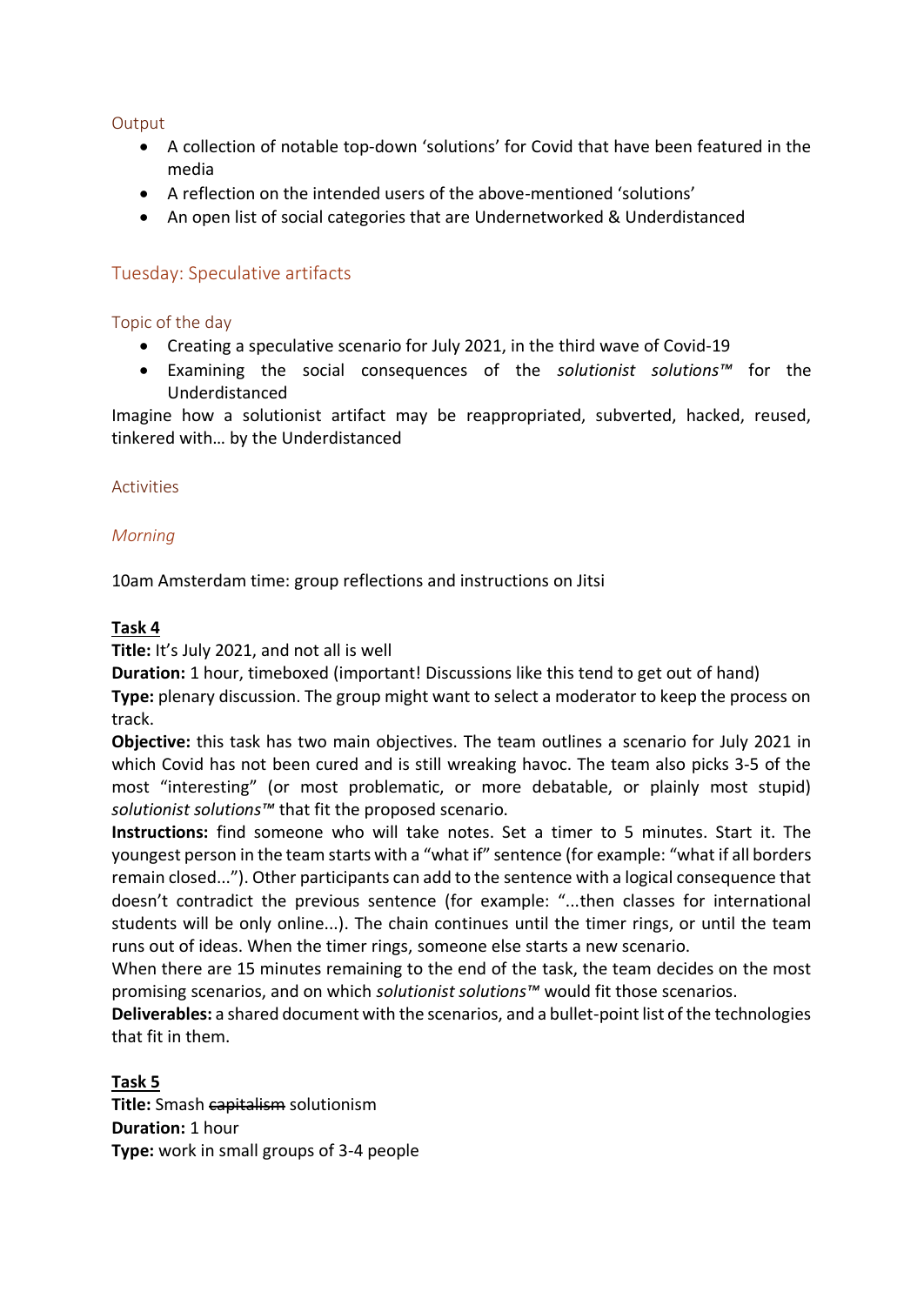**Objective:** for (some of) the scenarios outlined in Task 4, imagine if and how an underdistanced/undernetworked person might make use of the *solutionist solutions™* that you identified. If s/he can't (or doesn't want to, or doesn't understand how to, or can't afford to, or...), imagine how s/he might adapt them to his/her needs.

**Instructions:** This is like a role-play exercise: put yourselves in the shoes of one of the underdistanced that you identified before and situate yourselves in one of the scenarios that you created. Then, imagine encountering one of the *solutionist solutions™.* How would a clever & resourceful underdistanced person deal with it? Would s/he ignore it? Or adapt it to his/her needs? How? To describe your ideas, you might write short texts, or you could sketch and annotate.

**Deliverables:** Don't go too much in depth, the objective here is to produce as many rough concepts as you can. In one hour, we would expect at least 20-30 tiny concepts per person. Examples could be: "Anti-drone slingshot. With a good aim and a decent-sized rock, you can take out those pesky observer drones" or "Tinfoil pouch. An insulating pocket that blocks the bluetooth radio signal for contact-tracing".

# *Afternoon*

**Task 6**

**Title:** Make it so

**Duration:** at least 3 hours

**Type:** divide in small groups, then sub-tasks are divided for every small group

**Objective:** each small group picks between 1 and 3 concepts developed in Task 5. (It's possible also to pick concepts imagined by somebody else!) Then, the team produces a hi-fi mockup of the selected object. It is fundamental that the object is as realistic and complete as possible. **Instructions:** Pick 1-3 concepts. Materialize them as realistically as possible.

**Deliverables:** Every bit of the object is important. If the label has a barcode and a phone number, I want to know if the phone number is toll-free or not. If the object is dirty and full of graffiti, I want to know what the graffiti says. If the object has a warranty, I want to read it. If it displays a weird error message because it's been tinkered with, I want to read it. Examples: https://www.masterdigitaldesign.com/case/powerpack, [http://blog.nearfuturelaboratory.com/2019/10/21/a-map-of-geneva-for-autonomous-](http://blog.nearfuturelaboratory.com/2019/10/21/a-map-of-geneva-for-autonomous-vehicles/)

[vehicles/,](http://blog.nearfuturelaboratory.com/2019/10/21/a-map-of-geneva-for-autonomous-vehicles/)<http://qsg.nearfuturelaboratory.com/>

# **Output**

- A scenario for July 2021
- A collection of speculative solutionist artifacts for 2021
- A collection of ways in which the Underdistanced might tinker with those artifacts to make them relevant for them
- High-fidelity representations of the hacked artifacts

# Wednesday: The artifact in context

#### Topic of the day

• Envision the Underdistanced personal experience through first-person narrative experiments

Gather insights on "how does it feel" to interact with the speculative artifacts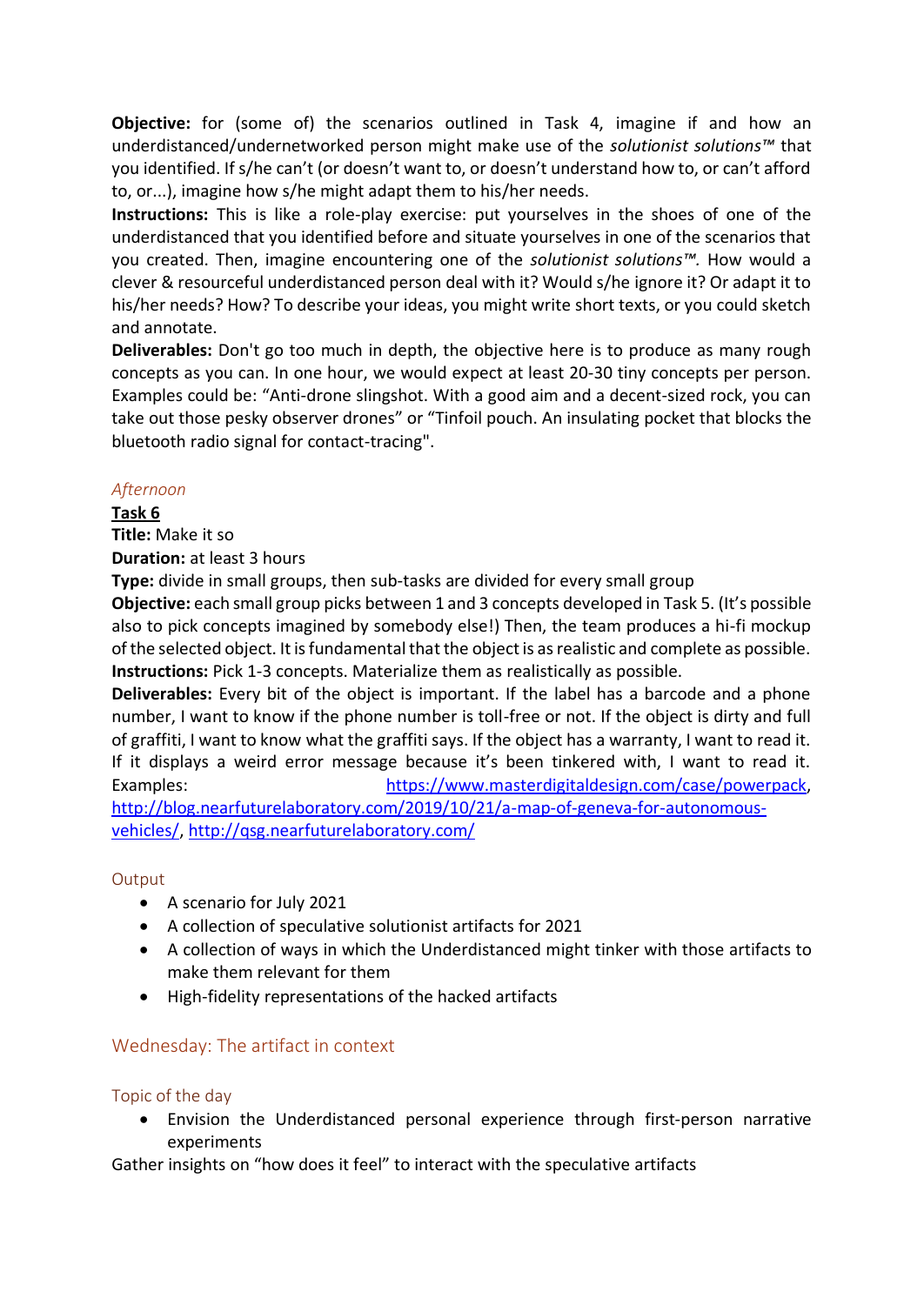### Activities

### *Morning*

10am Amsterdam time: group reflection and instructions on Jitsi.

#### **Task 7**

**Title:** It was a dark and stormy night...

**Duration:** 1 hour

**Type:** Individual work

**Objective:** This is a writing exercise that we will use as a form of design research. The aim is to use first-person diary-like texts to get insights into the experience of interacting with technology.

**Instructions:** you must write two texts. The first one is autobiographic and is a precise description of about ten minutes of your life this morning. For example, you can describe the time between waking up and leaving the apartment. Or how you set up your desk and computer before joining this workshop this morning. I don't want only a list of actions, but I am especially interested into "how did things felt like". For example, *"I walked down the stairs to the metro station, the air felt cooler, and as I approached the gateway I fumbled with my wallet. Where is my card? I took out a bunch of cards and it took a moment to recognize the metro card. I felt worried because I feared dropping my bank card on the ground. The man behind me grunted impatiently..."*

Then, I want you to transpose the same bit of narrative in the 2021 scenario that you developed in Tasks 4-5-6. The protagonist isn't you anymore, but you'll write from his/her point of view. If you described taking the metro in the first text, write about the same thing also for 2021 but try to bring to the forefront the differences with our reality. Is your protagonist feeling safe or anxious? Does s/he use something that isn't common today?

You have 1 hour in total, if you see that you have more time available, you can do these optional points:

A) rework the two texts adding even more descriptions of feelings, thoughts, sensations, opinions...

B) write other 2 texts about another daily activity

**Deliverables:** the narratives are collected in a shared document.

# **Task 8**

**Title:** The devil is in the details

**Duration:** 1 hour

**Type:** work in small groups

**Objective:** quickly examine the 2021 narratives that have been written by the members of the small group. Either pick one or combine some into one. Then, imagine how could your protagonist interact with the hacked speculative artifacts that you imagined in Task 6, and/or with the users of those artifacts.

**Instructions:** This is like a role-playing exercise, put yourselves in the shoes of your protagonist, and imagine how s/he would interact with the artifacts you have imagined. What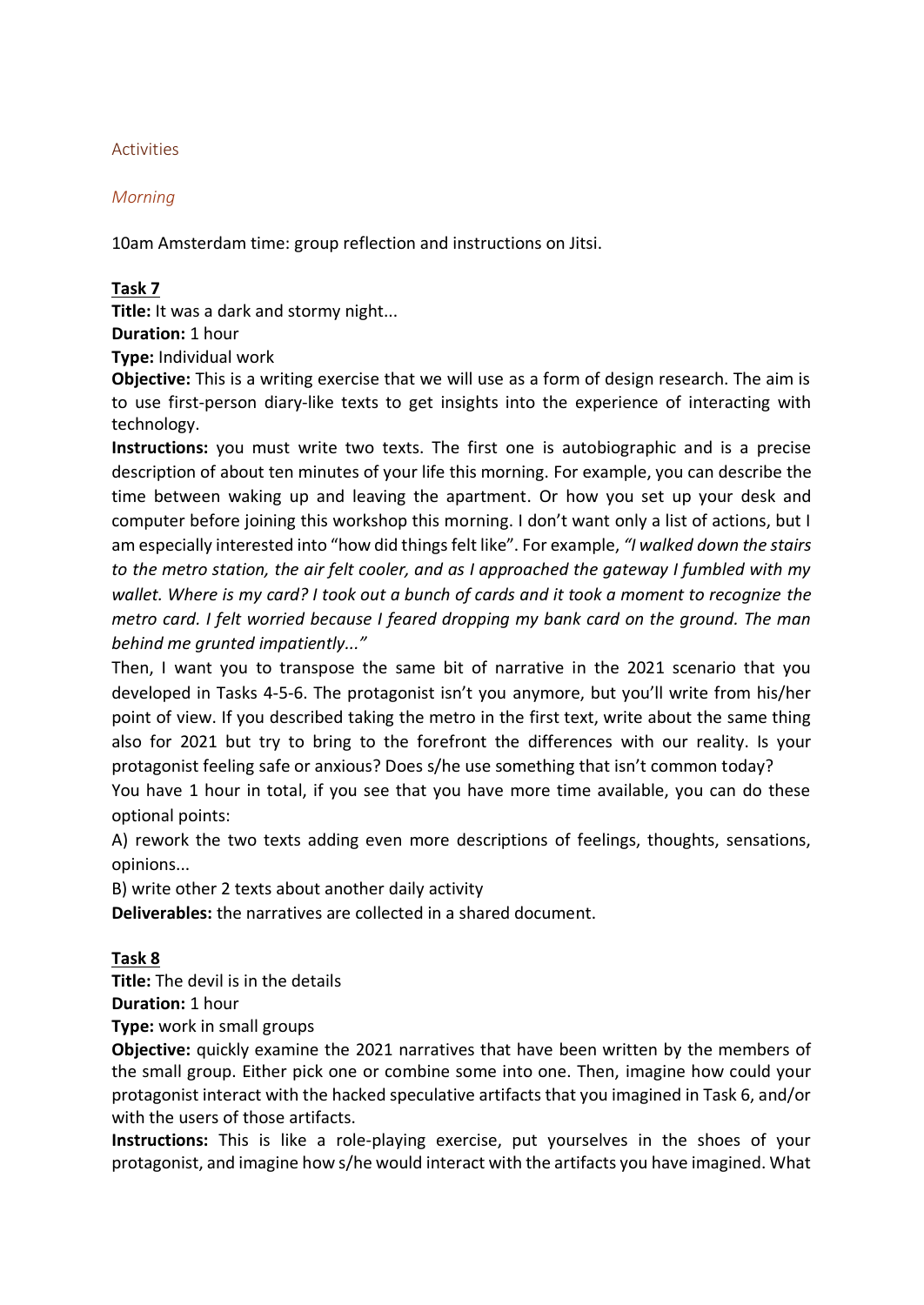would s/he think? What would s/he feel? I'm looking for a level of detail in the description of feelings/experience/opinions/thoughts that is like what you achieved in Task 7. **Deliverables:** the narratives are collected in a shared document. Optional: it's not compulsory to have written narratives – also sketches, comics, annotated pictures... could be used to tell your story.

### *Afternoon*

This afternoon, you can choose one or two tasks, depending on what you want/can do (also considering the various lockdown restrictions in place in various cities).

### **Task 9a**

**Title:** What would the neighbors think?!? **Duration:** 1 hour

**Type:** individual work

**Objective:** Produce additional narratives set in 2021, detailing other perspectives on your protagonist and his/her interaction with the speculative artifact (as described in Task 8) **Instructions:** Revisit the text you wrote in Task 8, also referring to the artifacts you imagined in Tasks 4-5-6. Choose a different point of view: a neighbor who sees the protagonist, the policeman piloting a drone looking at the protagonist, the homeless person loitering on the sidewalk... Write a text detailing the same minutes described in Task 8 and focus on the fact that your protagonist is now another person who feels/thinks/experiences things quite differently.

**Deliverables:** the narratives are collected in a shared document.

#### **Task 9b**

**Title:** The Thing From The Future

**Duration:** at least 3 hours, but possibly even more

**Type:** individual or group work, in public spaces (be careful!)

**Objective:** gather insights from your own experience of interacting with the speculative artifact (Task 6) in public and/or from spontaneous reactions of passersby seeing the artifact. **Instructions:** this is an activity inspired by a methodology called "speculative enactment," and it requires that you take the object (Task 6) with you and live with it in public. Notice what you think/feel as you are with the artifact. Notice how people react. Try to initiate conversations about the artifact. **ATTENTION:** of course, there are at least two crucial points to keep in mind – be safe (don't take risks related to Covid, and to your personal safety & surroundings), and don't frighten/alarm people.

**Deliverables:** a diary-like description of your experience. Pictures/video taken by a second participant would also be very precious.

#### **Output**

• A collection of narrative pieces set in 2021, addressing the experience of being Underdistanced/Undernetworked

Thursday: Critical / political consequences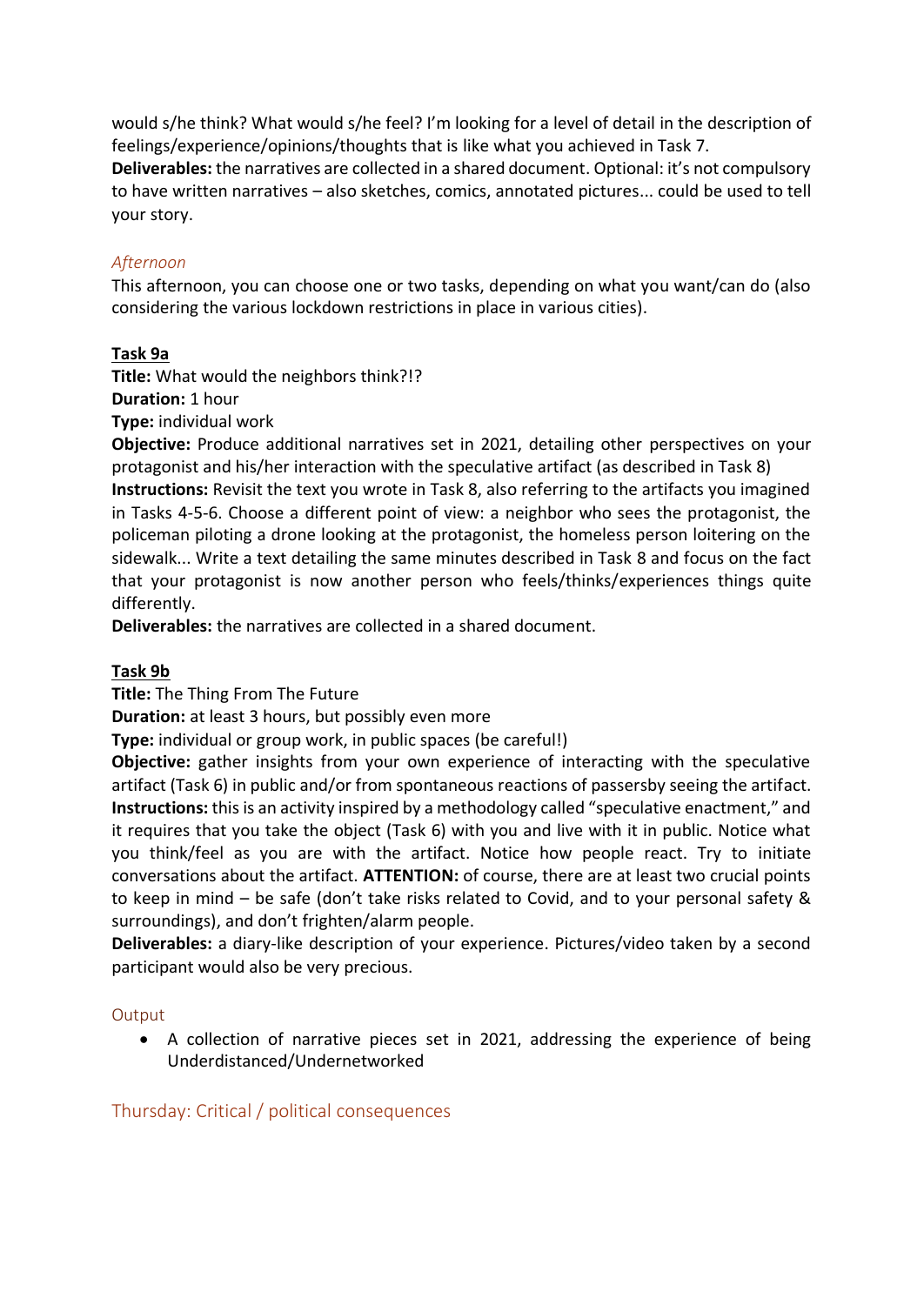# Topic of the day

- Explore the 2021 social/political climate
- Explore how would society respond to the speculative artifacts/hacks
	- o How would it fit existing infrastructures?
	- o How would it fit into rules, regulations, laws?
	- o How would it intersect with economic concerns?
	- o How would politics respond?
	- o How would the media report on this?

# Activities

# *Morning*

10am Amsterdam time: group reflections and instructions on Jitsi

# **Task 10**

**Title:** Imagining the socio-political climate of 2021 and responses to the artifact **Duration:** 2 hours

**Type:** Discussions and speculation done in small groups

**Objective:** gain a broader understanding of the artifact as it might be situated in the sociopolitical climate of 2021 and the institutional, political, commercial responses it could generate.

**Instructions:** Meet in small groups and discuss and take collective notes. Starting from the various points of view sketched in the narrative scenarios, discuss the socio-political climate broadly. What has changed in politics from today and who is in charge? What kind of regulations relating to Covid-19 are in place? Which commercial entities will have gained in influence? What will be the economic reality for people? What kind of resources and infrastructures does your artifact rely on, and how will they have changed? Then imagine how society responds to the speculative artifacts. Zoom in on particular entities that are affected by or have something particular to say about the artifact. Will there be a commercialized version of your artifact offering personalization? Will there be new regulations against your artifact, or a Public Service Announcement warning against the (supposed) dangers of its use? Will some resources become scarce or more expensive, how will their availability change? **Deliverables:** An updated version of your July 2021 scenario including the wider socio-political context and responses to your artifact from institutions, politics, and corporations.

# *Afternoon*

#### **Task 11**

**Title:** The headlines and the ads

**Duration:** 3 hours

**Type:** Design work in small groups

**Objective:** By creating a collections of fictional media products discussing the speculative artifact and its users, tease out how society understands them.

**Instructions:** Select the most interesting responses from your updated scenario. In your group, brainstorm in detail what should be included in these responses and what they should look / sound / feel like. For example, which company is behind a fake ad, how much does the product cost, is there a subscription model, and are there different styles or options? Divide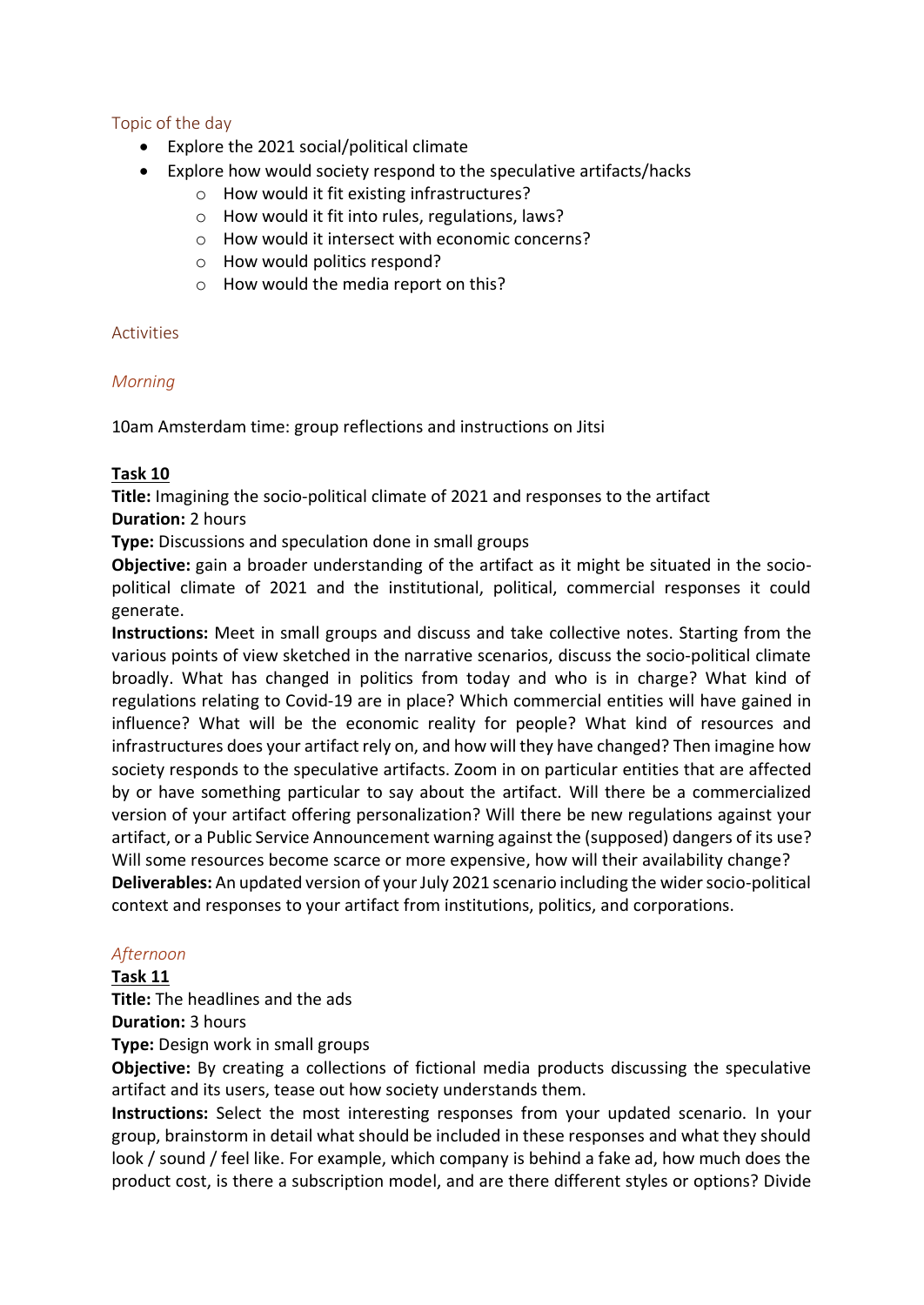the work or collectively design / write several of these media products (press reviews, fictional blogs, fictional social media posts, fake ads, etc). **Deliverables:** A collection of fictional media products from 2021

# Friday: Reflection on the present-day

### Topic of the day

- We leave the 2021 scenario and return to the present day
- What are the lessons that we learned through this speculative exercise?
- What recommendations can we offer to designers, activists, concerned people, policymakers?

Ultimately, who are the Underdistanced and the Undernetworked, and how should society relate to them?

#### Activities

### *Morning*

10am Amsterdam time: group reflections and instructions on Jitsi

### **Task 12**

**Title:** Sync & reflect

**Duration:** 2 hours

**Type:** plenary discussion. The group might want to select a moderator to keep the process on track.

**Objective:** the first objective of this task is to bring every participant on the same page with respect to the various individual activities. Everyone presents a synthesis of what they did, create, and write in the previous days. The second objective is to reflect on what the fictional scenarios teach us about our present social, cultural and political situation.

**Instructions:** Select a moderator and a timekeeper (keep at least 45-60 minutes for discussion and reflection, use the rest for sync & updates). Divide the "updates" time fairly among all participants. Everyone briefly tells what they did in the previous days.

Use a virtual post-it app (e.g., Miro, or other mind-mapping software) to identify recurring themes in the various scenarios & narratives. The moderator asks to all participants which "lessons learned" they can derive from the experience so far.

**Deliverables:** a collective mind-map.

#### *Afternoon*

**Task 14**

**Title:** Matters of concern

**Duration:** 1,5 hours

**Type:** discussion in small groups

**Objective:** synthesize the general update & mind-map (Task 13) in a list of worries, recommendations, insights for designers, concerns for politically engaged people...

**Instructions:** With this task, we "exit from" the 2021 scenario and we return to the present day. Looking critically to what we have done so far, which are the most urgent matters of